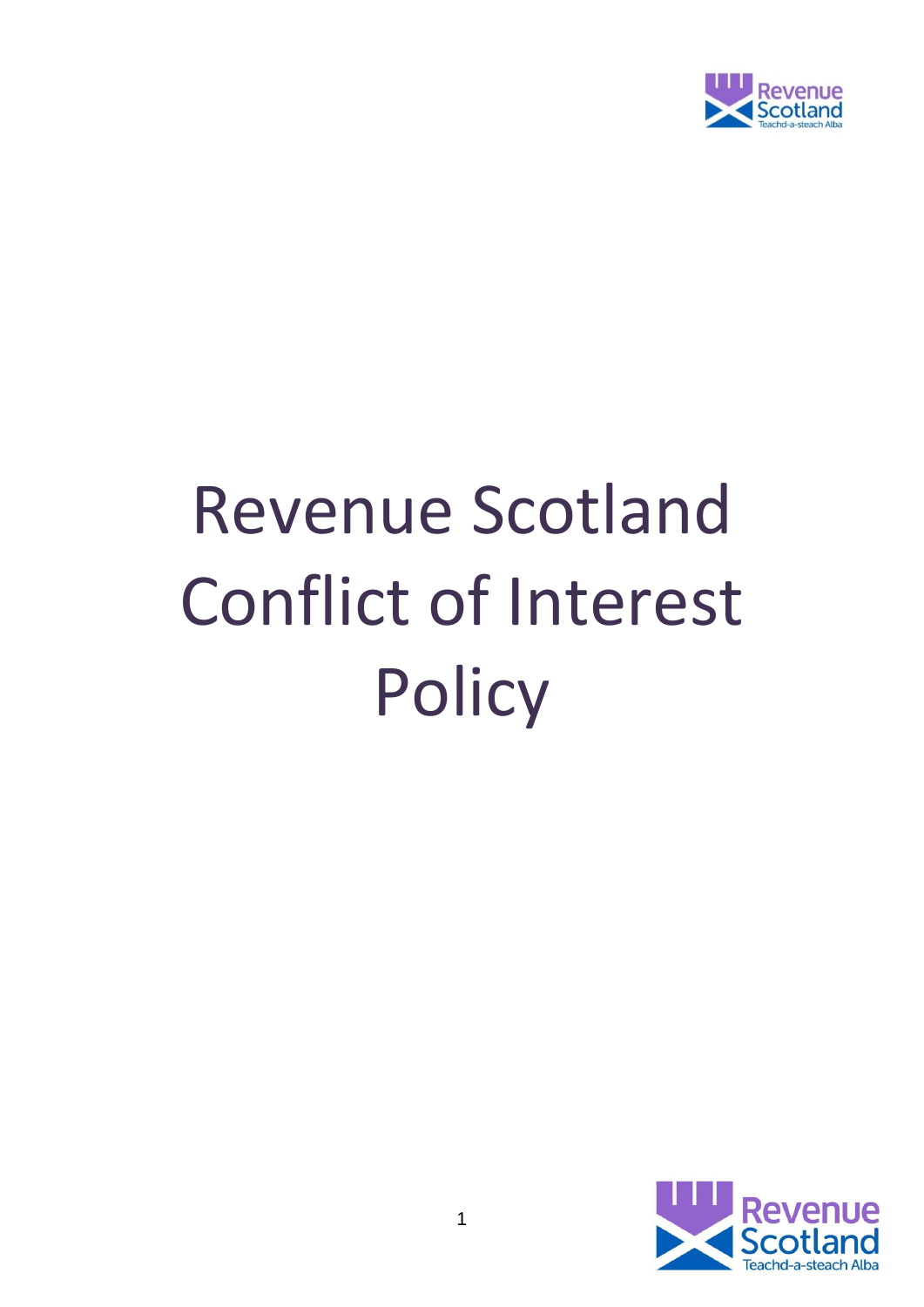

#### **Document Control**

| Title                  | Revenue Scotland Conflict of Interest Policy |  |  |
|------------------------|----------------------------------------------|--|--|
| Prepared by            | <b>Gary Sharp</b>                            |  |  |
| Approved internally by | Head of Strategy and Corporate Functions     |  |  |
| Date of approval       |                                              |  |  |
| Version number         | 2.0                                          |  |  |
| Review frequency       | Bi-annually                                  |  |  |
| Next review date       | <b>July 2021</b>                             |  |  |

#### **Status Control**

| <b>Version</b> | Date             | <b>Status</b> | <b>Prepared by</b> | <b>Reason for amendment</b>   |  |
|----------------|------------------|---------------|--------------------|-------------------------------|--|
| 0.1            | August 2018      | Draft         | Gary Sharp         | Re-draft of earlier document, |  |
|                |                  |               |                    | building in new sections.     |  |
| 0.2            | November         | <b>Draft</b>  | Gary Sharp         | Considered by ARC             |  |
|                | 2018             |               |                    |                               |  |
| 0.3            | November         | <b>Draft</b>  | Gary Sharp         | <b>Changes following ARC</b>  |  |
|                | 2018             |               |                    |                               |  |
| 0.4            | December         | Draft         | Gary Sharp         | Changes following the ARC and |  |
|                | 2018             |               |                    | Board                         |  |
| 1.0            | January 2019     | Approved      | Gary Sharp         | Approved at the 23 January    |  |
|                |                  |               |                    | Board meeting                 |  |
| 1.1            | <b>July 2019</b> | Revision      | Veronica           | Added strategy to deal with   |  |
|                |                  |               | McAleaney          | <b>Board conflicts</b>        |  |
| 2.0            | <b>July 2019</b> | Approved      | Gary Sharp         | Approved at the 31 July Board |  |
|                |                  |               |                    | meeting                       |  |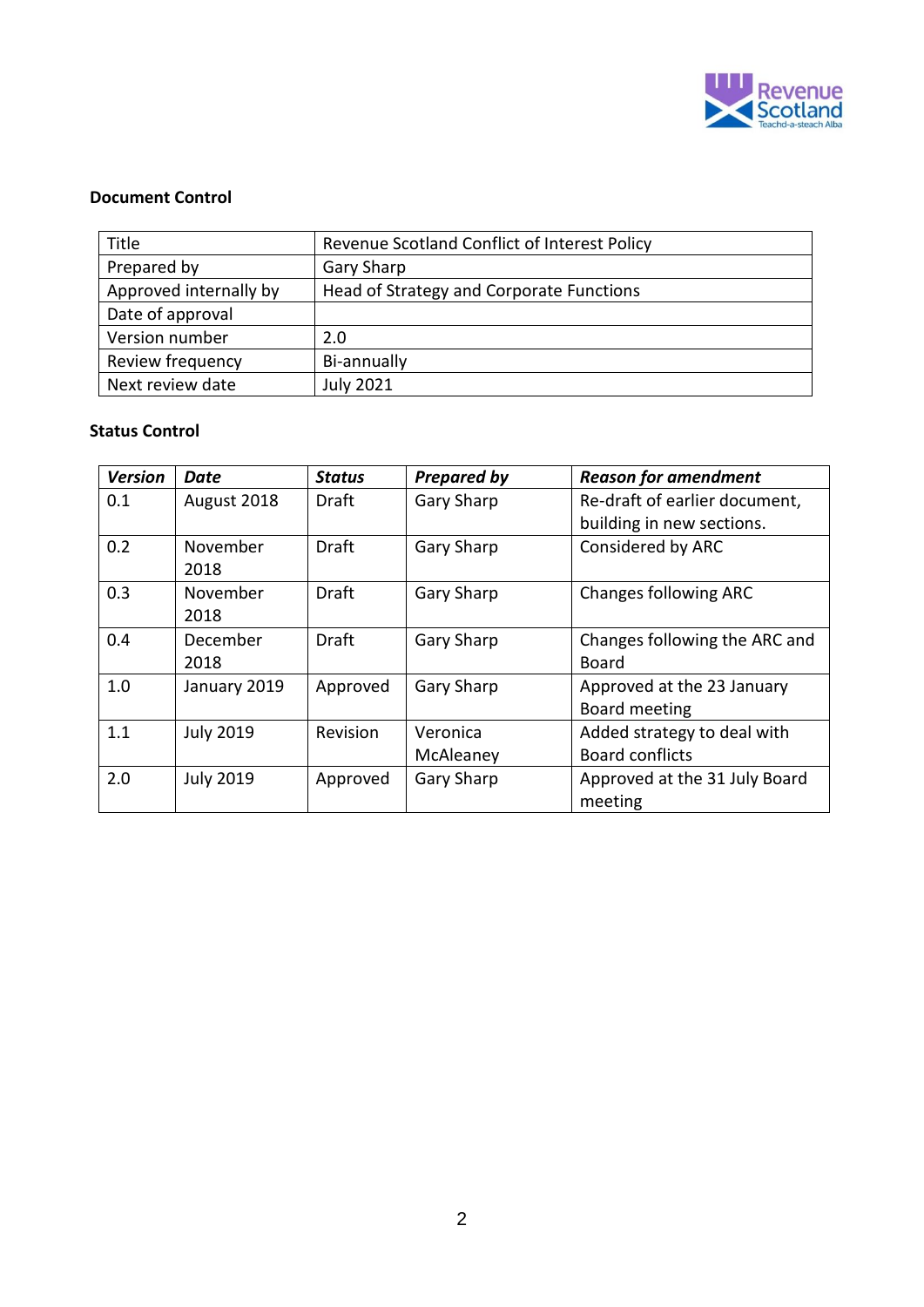

# **Table of Contents**

| Introduction and Scope                 | Page 4 |
|----------------------------------------|--------|
| <b>Related Policies and Procedures</b> | Page 4 |
| Overview of Policy                     | Page 4 |
| Exceptions                             | Page 8 |
| Enforcement                            | Page 8 |
| Review                                 | Page 9 |
|                                        |        |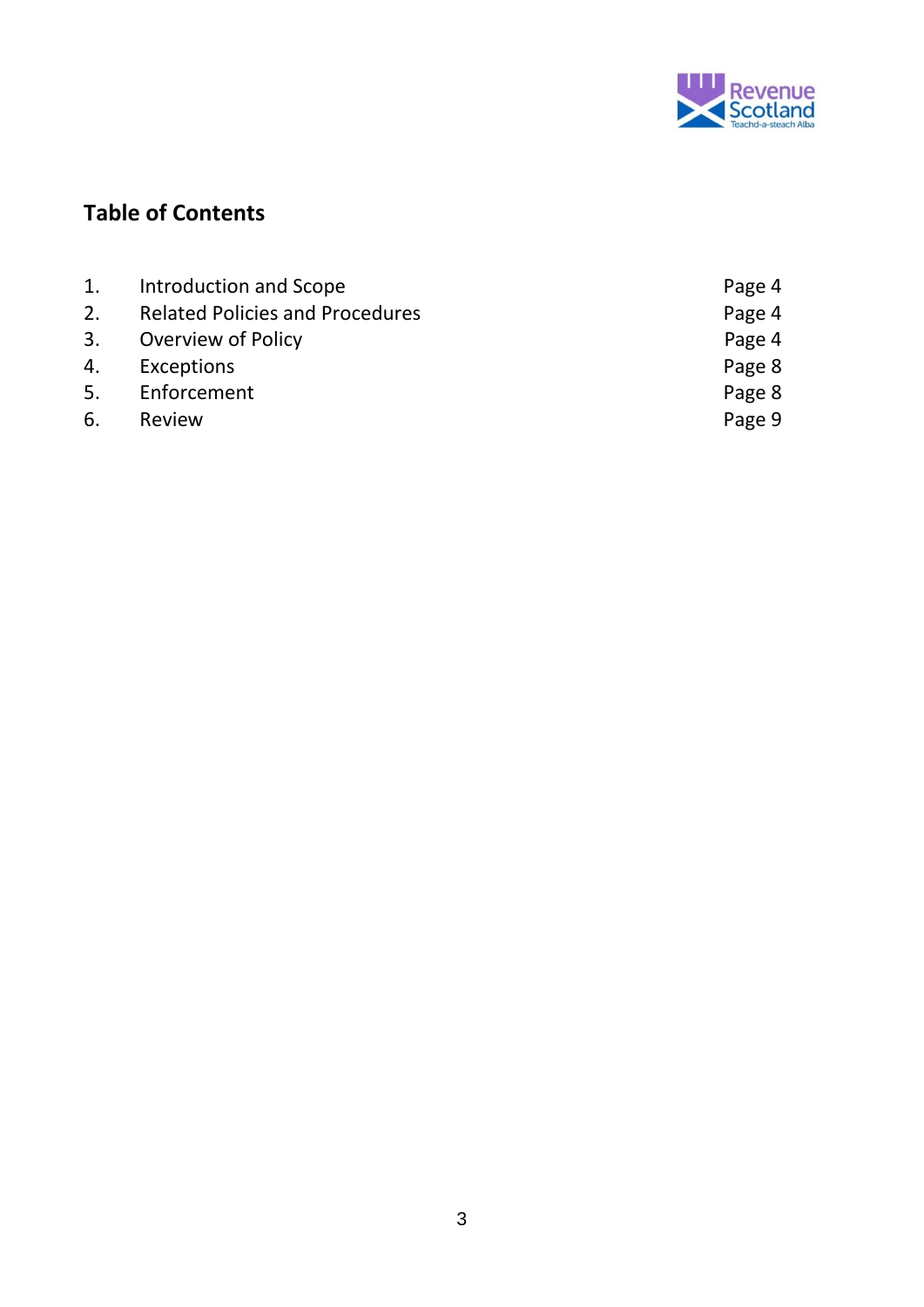

#### **1. Introduction and Scope**

1.1 Revenue Scotland is committed to achieving the highest possible standards of service and ethical practice in its activities. For civil servants, these standards are reinforced by the [Civil Service Code.](https://www.gov.uk/government/publications/civil-service-code/the-civil-service-code) This policy document sets out how Revenue Scotland staff can report any potential conflict of interest relating to the functions of Revenue Scotland.

#### Purpose

1.2 To ensure that Revenue Scotland have procedures in place to deal with situations when conflicts of interest arise.

#### Scope

1.3 Revenue Scotland Board members, employees, delegates carrying out functions on behalf of Revenue Scotland and temporary staff

#### **2. Related Policies and Procedures**

- [The Civil Service Code](https://www.gov.uk/government/publications/civil-service-code/the-civil-service-code)
- Revenue Scotland Counter-Fraud Policy
- Revenue Scotland Fraud Response Plan
- Revenue Scotland Whistleblowing Policy
- SG Propriety Policy

#### **3. Overview of Policy**

#### What is the policy?

3.1 As a public servant you have a particular duty to ensure that your official position is not used to further your own personal interests, or the personal and/or other interests of others who have no legitimate entitlement to benefit. You also have a duty to ensure that in your conduct no appearance of such bias or misuse of position is given or can reasonably be inferred.

3.2 As professionals within Revenue Scotland, some staff may already have to adhere to specific rules set out by professional bodies – for example, solicitors must adhere to the rules made by the Council of the Law Society of Scotland which includes rules on conflict of interest (see link attached).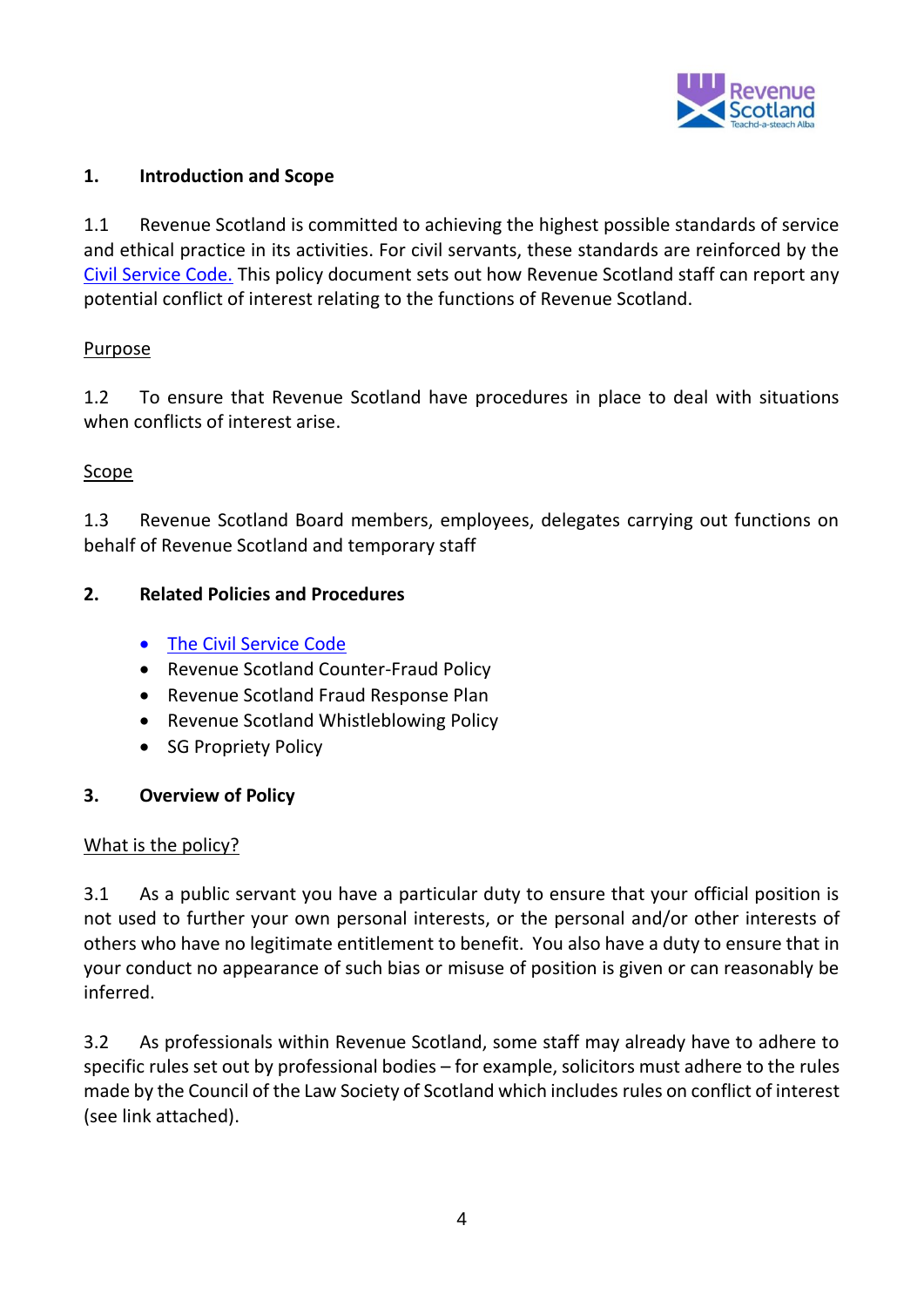

[https://www.lawscot.org.uk/members/rules-and-guidance/rules-and-guidance/section](https://www.lawscot.org.uk/members/rules-and-guidance/rules-and-guidance/section-b/rule-b2/rules/b2-1-conflict-of-interest/)[b/rule-b2/rules/b2-1-conflict-of-interest/](https://www.lawscot.org.uk/members/rules-and-guidance/rules-and-guidance/section-b/rule-b2/rules/b2-1-conflict-of-interest/)

3.3 You should separately be aware that you may be subject to criminal proceedings where you act inappropriately. Disciplinary action may follow any such misconduct regardless of prosecution.

3.4 A decision by Revenue Scotland could be open to legal challenge, and could be set aside, if the private interests of any person substantively involved in the decision-making process were such as to give rise to a reasonable presumption of bias. Persons "substantively involved" could include not only the decision-taker but also others who contribute to the decision by, for example, research or advice. Any person who felt aggrieved by such a decision may seek to challenge the decision in the Courts or Tribunals on the grounds of bias. In law the possibility of conflict of interest does not necessarily stop with consideration of financial interests held by the individual. Bias could be alleged in respect of the interests of anyone with whom such a person substantially involved in the decision has a close family, domestic or other relationship.

3.5 Any conflict of interest that arises which may impact upon Revenue Scotland's functions must be disclosed and mitigating actions taken.

### What do we define as "a conflict of interest"?

3.6 Conflict of interest is difficult to define absolutely. In practical terms it arises when the impartiality of any decision that you make could be called into question. Even if there is no *actual* partiality, the appearance of, or potential for partiality is likely to be enough to create a conflict of interest.

3.7 In the context of the work that you do for Revenue Scotland a conflict is most likely to arise where:

- You, or your spouse, civil partner, co-habitee, or close relative is a taxpayer (as defined by the legislation relating to the devolved taxes administered by Revenue Scotland), or a representative of such a taxpayer;
- You, or your spouse, civil partner, co-habitee or close relative have, or are proposing to acquire a financial interest in a business, or institution with which you may have to deal with in an official capacity;
- You are involved in a public procurement exercise, establishing contracts, with an existing supplier, or recruitment where you, or your spouse, civil partner, co-habitee or close relative is involved;
- You, or your spouse, civil partner, co-habitee or close relative may be in a position of influence in a business or institution – for example, as a trustee of a charity that may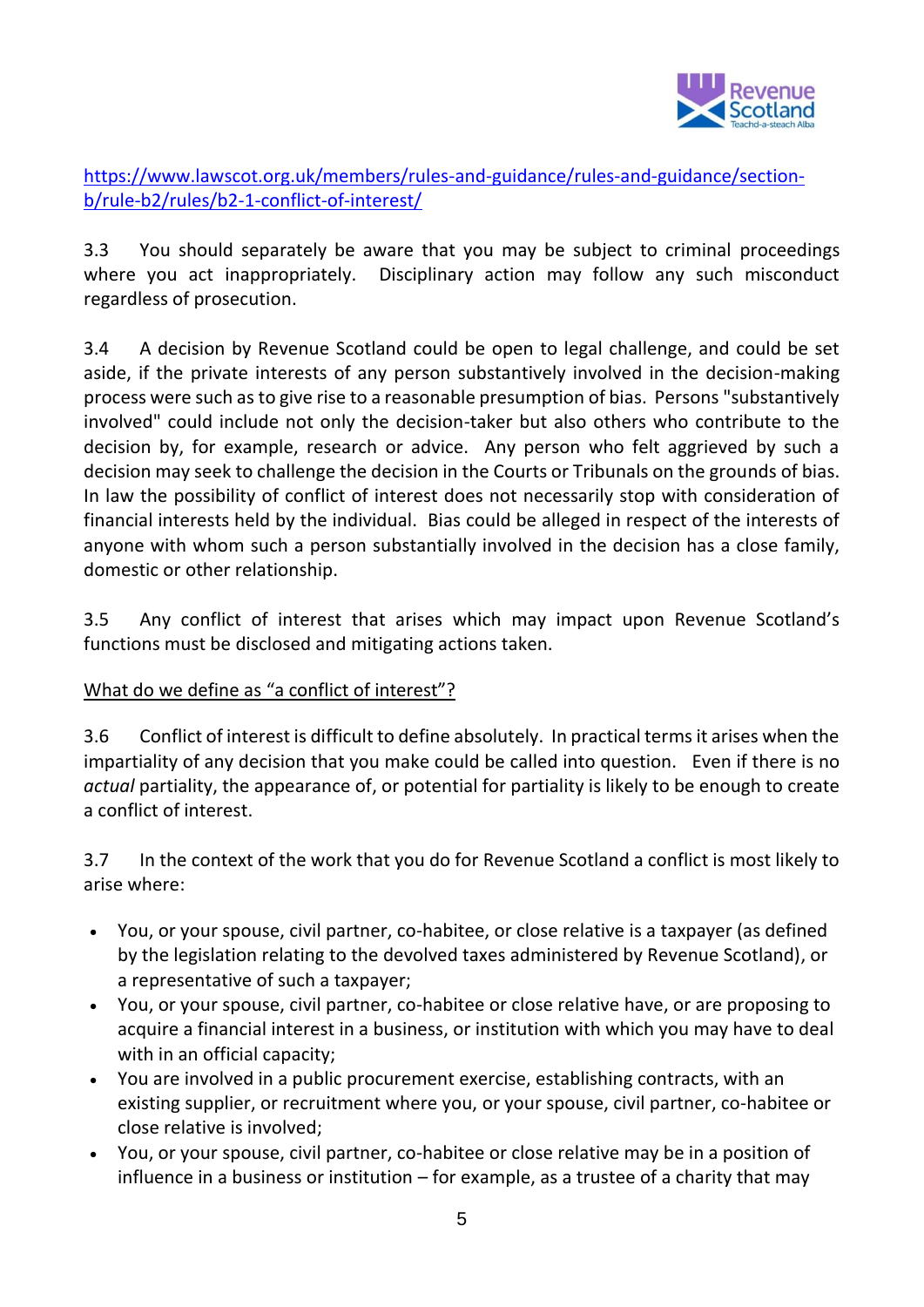

have dealings with RS (as a taxpayer), an employee of another organisation, or a board member of other bodies; or

 As an employee, or shareholder of an organisation, operating in a sector to which tax decisions, or tax operating policy and guidance relates to, and receive indirect or direct benefit from such a decision.

3.8 If you are in doubt about what might constitute a conflict of interest or the proper course of action, as staff, you should consult your line manager. If you are a Board Member, you should consult the Governance Team. The guiding principle is that, when in doubt, it is always better to declare any possible conflict of interest rather than risk being challenged and facing disciplinary or legal action.

3.9 It may be that you have no advance knowledge of a transaction which triggers a conflict as the fact of this may only come to your notice in the course of your work. Therefore the expectation is that you should declare the conflict or potential conflict as soon as you do become aware of it.

3.10 Some examples of potential conflicts are included at **Annex A**.

# How do we comply with the policy?

# *Responsibility to disclose conflict of interest*

3.11 When a conflict of interest is identified this must be disclosed by the relevant member of staff to a line manager and/or the Chief Executive.

3.12 In the case of Board Members, you must declare any conflicts (perceived or actual) to the Chair and/or a member of the Governance Team.

### *Mitigating actions for Staff*

3.13 Where a potential conflict of interest is identified, discussions should be held with line management to determine what, if any, appropriate action might need to be taken to mitigate any risks. Some examples of possible action are:

- Delegating the individual's responsibilities in a particular issue to another member of staff;
- Declaring any relevant interests at all meetings to which the interest relates;
- The recording of such potential conflicts in the minutes of meetings; and
- The exclusion of staff from meetings (or parts of meetings) which discuss matters related to their interests.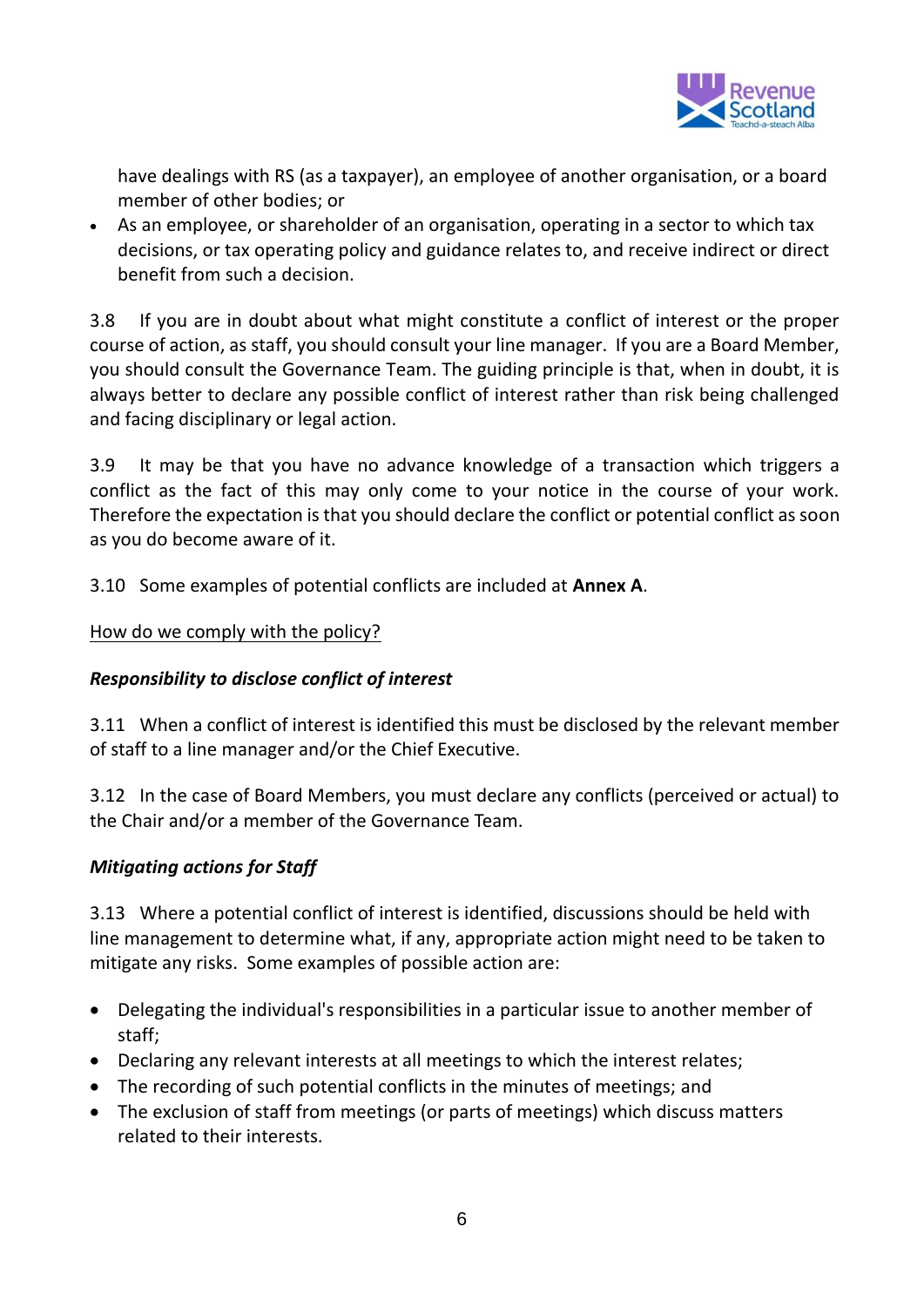

# *Mitigating actions for Board Members*

3.14 In order to support Board members to identify areas of potential conflict, prior to any Board papers being issued, the Governance Team will call Board members and ask them to declare any potential conflicts of interest.

3.15 Where a potential conflict of interest is identified, or perceived, a handling decision will be reached and implemented on each conflict. Appropriate action might need to be taken to mitigate any risks. Some examples of possible action are:

- Declaring any relevant interests to the Chair and/or Governance Team before all meetings to which the interest relates; and
- The exclusion of Board members from meetings (or parts of meetings) which discuss matters related to their interests.

### *Responsibilities*

3.16 Staff members – Individuals must report any conflict of interest to their line manager as soon as they become aware of the conflict, or potential conflict. Any member of staff, who is also a taxpayer, should alert their line manager to allow appropriate separation of duties to occur. If an LBTT penalty notice is issued to a member of staff this must be recorded on the system alongside any appropriate action agreed, or taken.

3.17 Line Managers – To ensure that the policy is known and understood by all staff and that an eHR record is properly kept, and action is taken in line with the policy if necessary. Line managers should make their Team Leader aware of any reported conflict and what action is being taken (in line with this policy).

3.18 Team Leader – To ensure that the policy is universally and consistently applied, including how actions are identified, and informs the Chief Executive in cases where there may be wider impacts, or conflicts.

3.19 CEO and Board members – Individuals must report any conflict of interest as soon as they become aware of the conflict, or potential conflict – the CEO will report on any conflicts through the established SCS process, and Board members to the Chair (the Chair similarly to DG Exchequer). If anyone within this category is also a taxpayer then they should alert those highlighted in the chain earlier to allow appropriate separation of duties to occur. If a penalty notice is issued then this must be recorded on the tracker and appropriate action taken.

3.20 In order to ensure that awareness of this policy, related policies and their expectations remain high, all those covered by these policies should read this annually. In order to record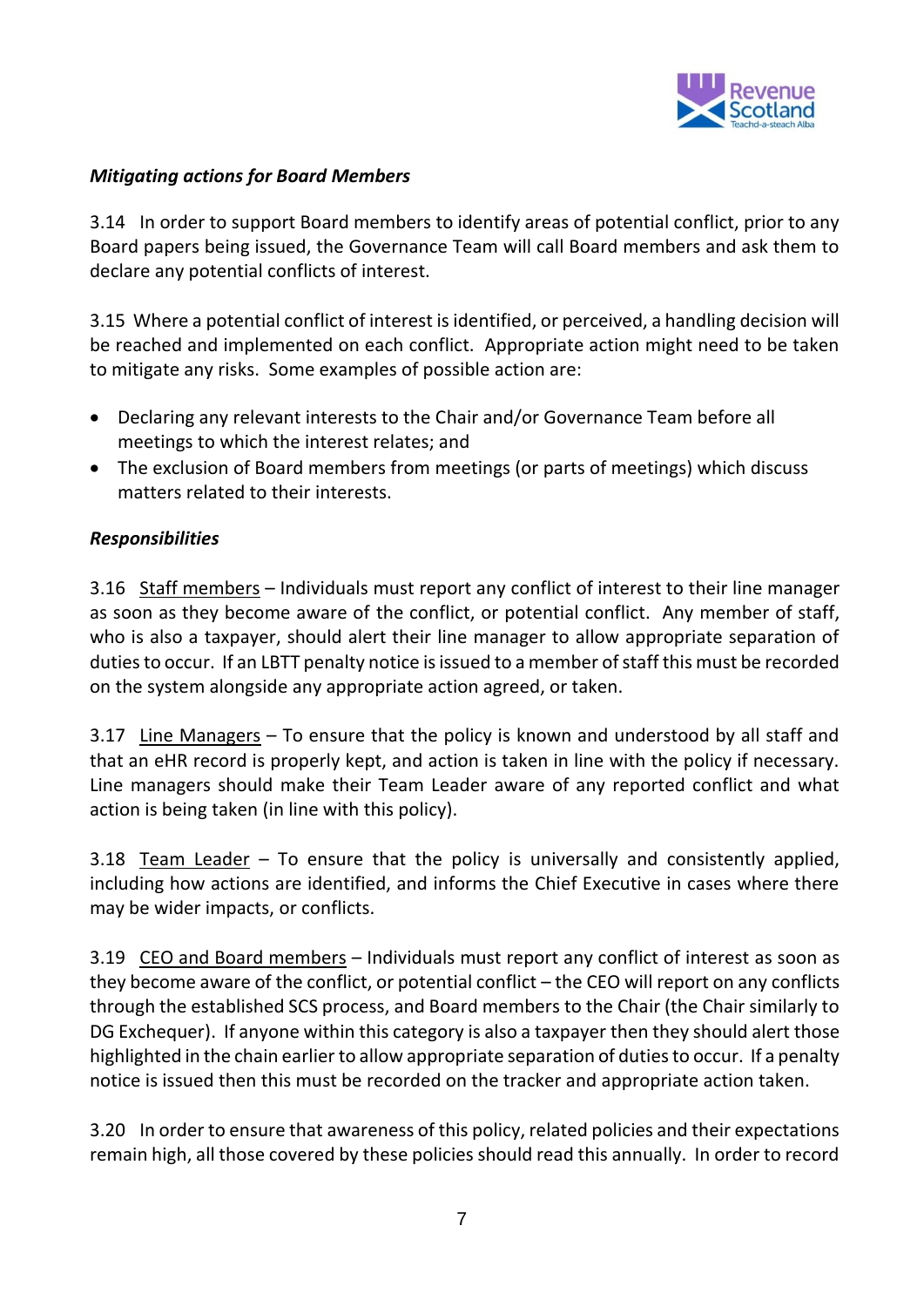

that this is undertaken, a reference will be added to the Mandatory Training Tracker. A section will also be added to the induction process to cover this matter.

3.21 A report will be submitted by the Governance Team to the CEO quarterly on all conflicts and actions recorded in the system.

# *Recording Conflicts*

3.22 All conflicts, as indicated at 3.7, should be recorded. The means by which conflicts are recorded are listed below:

a) **All Staff** *(excluding the CEO)* – should record any conflicts through the eHR system. Detailed guidance is attached at the link below. Your line manager will automatically be notified of the addition to your personal record. All recorded conflicts will be routinely reviewed as part of monthly performance conversations with any changes and/or new actions recorded to the eHR system once agreed.

On eHR go to: Employee Self Service > Case Management – Employee > Register of Interests.

[http://saltire/my-workplace/conduct-and-discipline/standards-of](http://saltire/my-workplace/conduct-and-discipline/standards-of-conduct/Pages/propriety.aspx?pageid=95c0ea7e-2a39-41db-a513-9fb213d00e66)[conduct/Pages/propriety.aspx?pageid=95c0ea7e-2a39-41db-a513-9fb213d00e66](http://saltire/my-workplace/conduct-and-discipline/standards-of-conduct/Pages/propriety.aspx?pageid=95c0ea7e-2a39-41db-a513-9fb213d00e66)

- b) **CEO** will continue to report on any conflict through the established SCS process.
- c) As indicated at 3.13**, Board members** must record any conflict of interest on the form attached at **Annex B**. This record will be held by the Chair – supported through the Board secretariat to ensure regular reviews are undertaken. This should also include historic records.

### **4. Exceptions**

4.1 There are no exceptions to this policy.

### **5. Enforcement**

5.1 Line managers are to ensure that this policy is followed after discussion with staff during Monthly Conversations and otherwise as appropriate. Non-compliance will be escalated to senior management.

5.2 For Board Members, the Chair should agree and record relevant actions (in **Annex B**) with the individual and ensure that these are taken forward.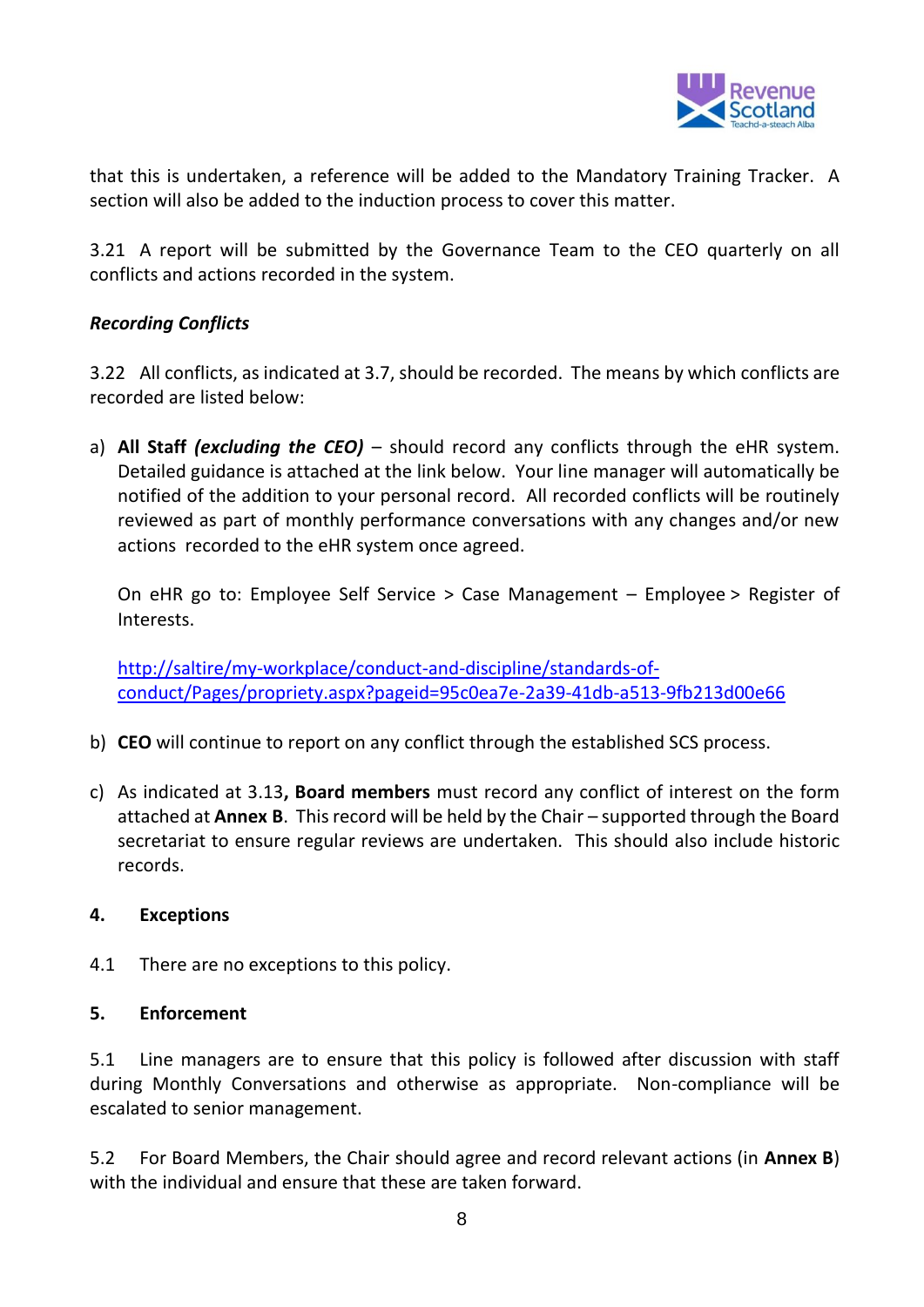

- 5.3 Any deliberate failure to make a disclosure will be considered a matter of misconduct.
- **6. Review**
- 6.1 This document is subject to review at least annually.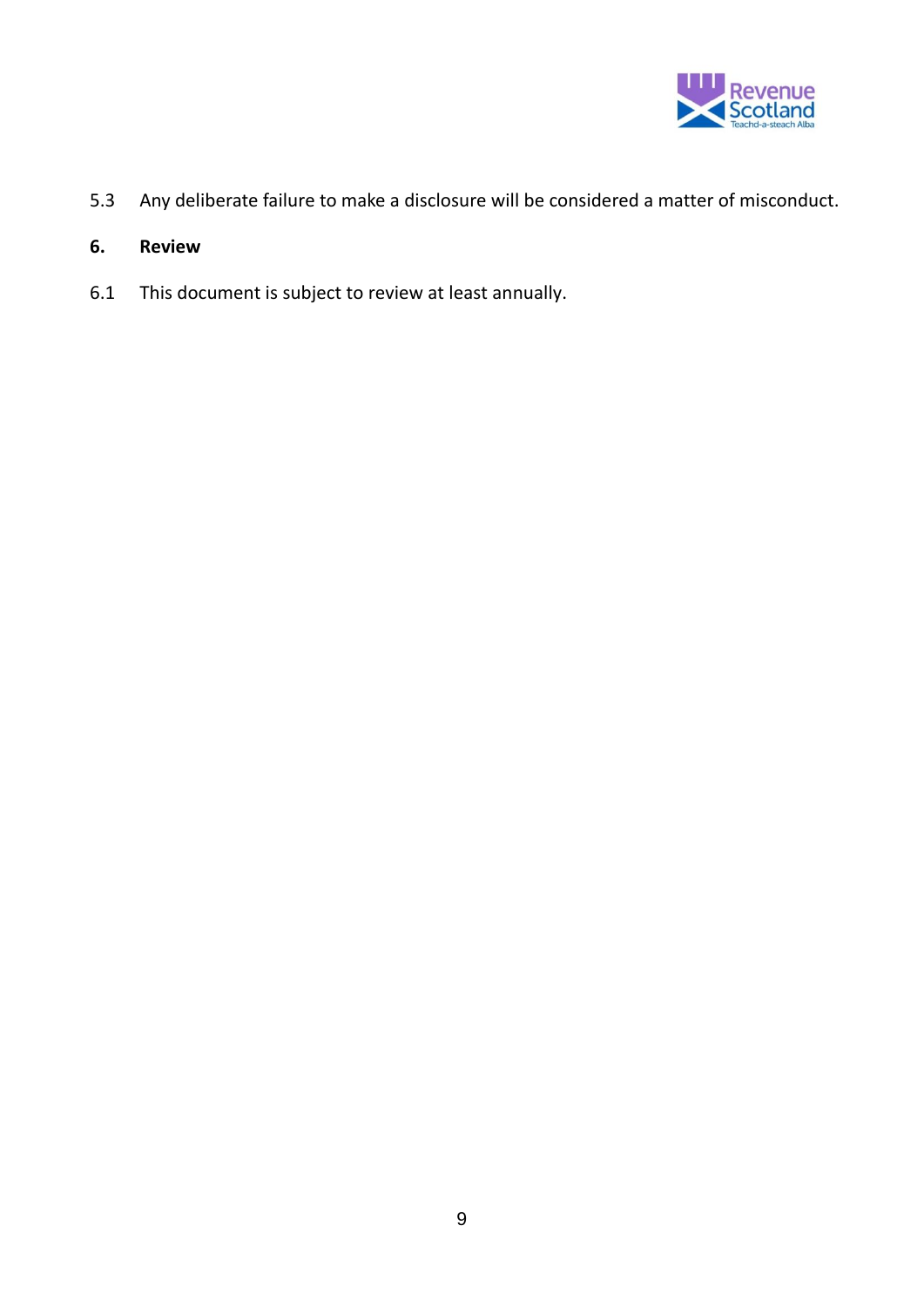

#### **Annex A – Examples of Potential Conflicts**

- 1. A manager and a member of staff who they manage are dating, or are in a long term relationship.
- 2. A member of staff with the authority to purchase, or procure goods, or services on behalf of Revenue Scotland receives a quote, or tender from a business that is owned or run by a close family member or relative.
- 3. An employee who is a member of a recruitment panel is related to a job candidate being interviewed.
- 4. An employee who has access to SETS is buying a house and is due to submit an LBTT tax return and pay LBTT.
- 5. A relative of a member of the finance team is claiming a repayment of LBTT and/or ADS.
- 6. A staff member's friend or family member is about to purchase a property where tax is a consideration. The staff member knows that this case will fall within their remit where they would have the opportunity to amend the return made.
- 7. Whilst carrying out their duties for Revenue Scotland, a staff member comes across correspondence, personal information, or a tax return for a person who they recognise as a relative or close friend.
- 8. A family member or close friend works for a stakeholder organisation and as a result of their position in that organisation, the person has regular contact with Revenue Scotland.
- 9. A relative or close friend acts as an agent for taxpayers and submits tax returns to Revenue Scotland on their behalf.